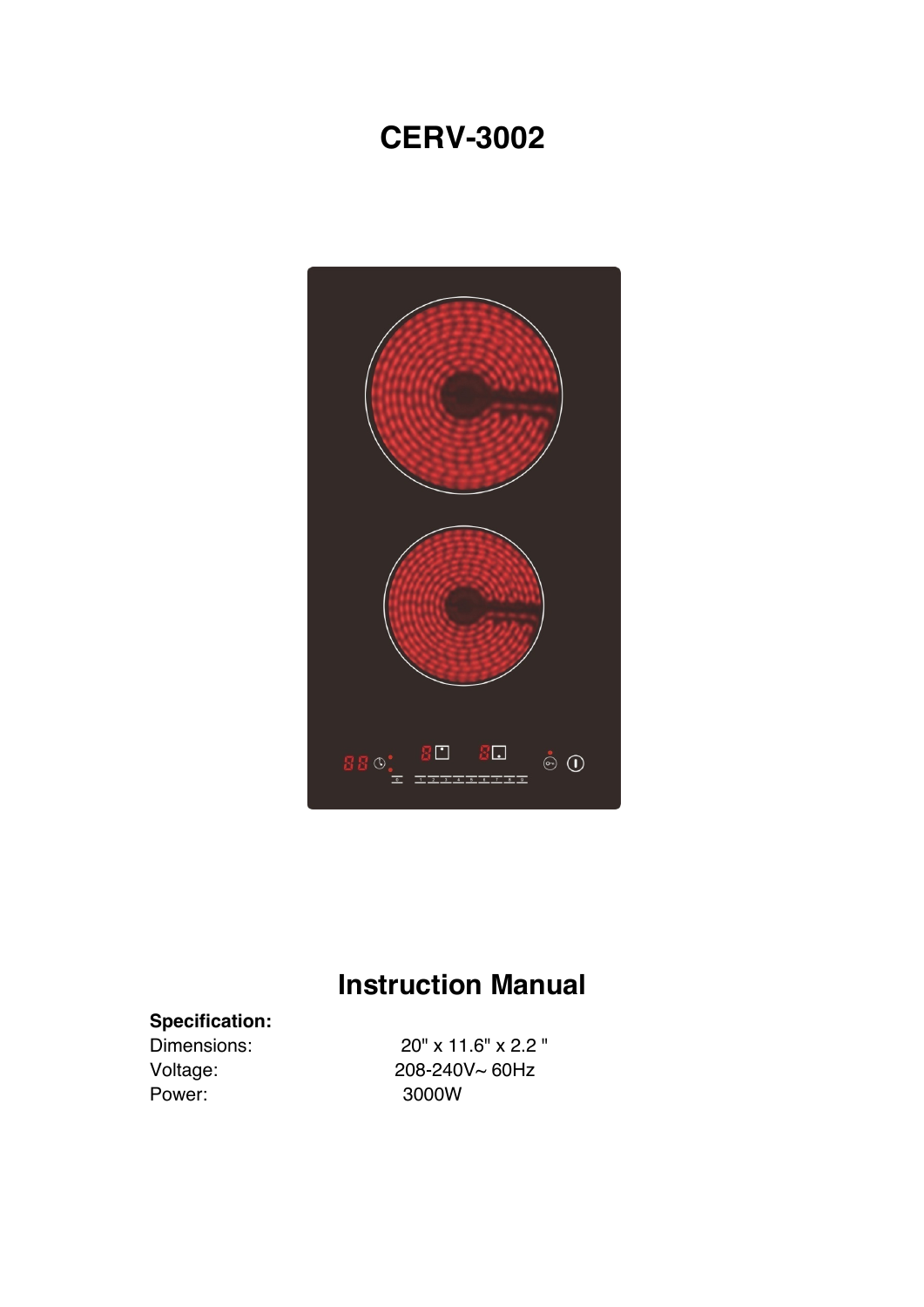## **Instructions for built-in:**

Cut a hole in the worktop of the dimension shown in the diagram below. Minimum of 50mm space should be left around the hole. The worktop should be at least 30mm thick and made of heat resistant material.

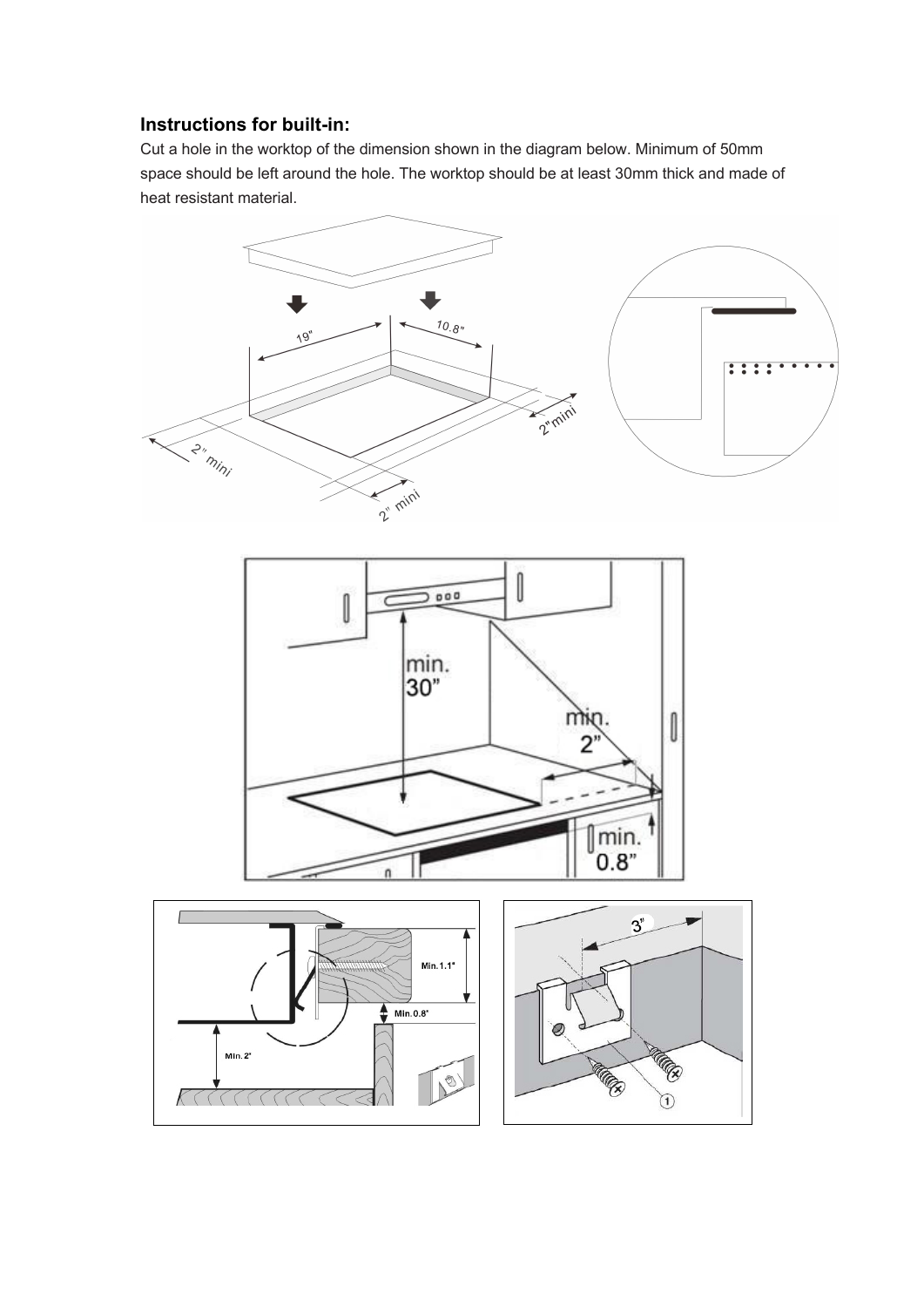## **Instruction Manual**

## **General safety regulations**

The product you have purchased corresponds to the latest state of technology and the accepted safety regulations, still there are potential risks. Only operate the hotplate in an immaculate condition and observe these operating instructions!

Use the appliance for its intended purpose only.

#### **Important:**

In order to prevent possible injuries or electric shock, please observe the following:

- Do not insert plug with wet hands.
- Do not plug into a socket where several other appliances are plugged in.
- Do not use if the plug cord is damaged or the power plug does not fit the socket safely.
- Do not modify the parts, or repair the unit by yourself.
- Do not use the unit near flame or wet places.
- Do not use where children can easily touch the unit, or allow children to use the unit by themselves.
- Do not place the unit on unstable surfaces.
- Do not move the unit when the pot or the pan is on it.
- Do not heat an empty pot or overheat the pot.
- Do not place metallic objects such as knives, forks, spoons, lids, cans, and aluminum foils etc. on the top plate.

• Ensure there is sufficient space around the unit. Keep the front side and either right or left side of the unit clear.

- Do not use the unit on carpet or tablecloth (vinyl) or any other low-heat-resistant article.
- Do not place paper between the pot or the pan and the unit. The paper may get burnt.
- If the surface is cracked, please switch off and contact the service center immediately.
- Do not block the air intake or exhaust vent.
- Do not touch the top plate immediately after removing the pot or the pan, as the top plate will still be very hot.
- Do not place the unit close to objects, which are affected by magnet, e.g.: radios, televisions, automatic-banking cards and cassette tapes.
- Only qualified technicians should replace the power cord.
- If the surface is cracked, switch off the appliance to avoid the possibility of electric shock.
- This appliance is not intended for use by persons (including children) with reduced physical, sensory or mental capabilities, or lack of experience and knowledge, unless they have been given supervision or instruction concerning use of the appliance by a person responsible for their safety.

• Warning: Children should be supervised to ensure that they do not play with the appliance.



## **CAUTION! Surface remains hot after use!**

**Do not touch the top plate right after removing the pot or the pan, as the top plate will still be very hot.**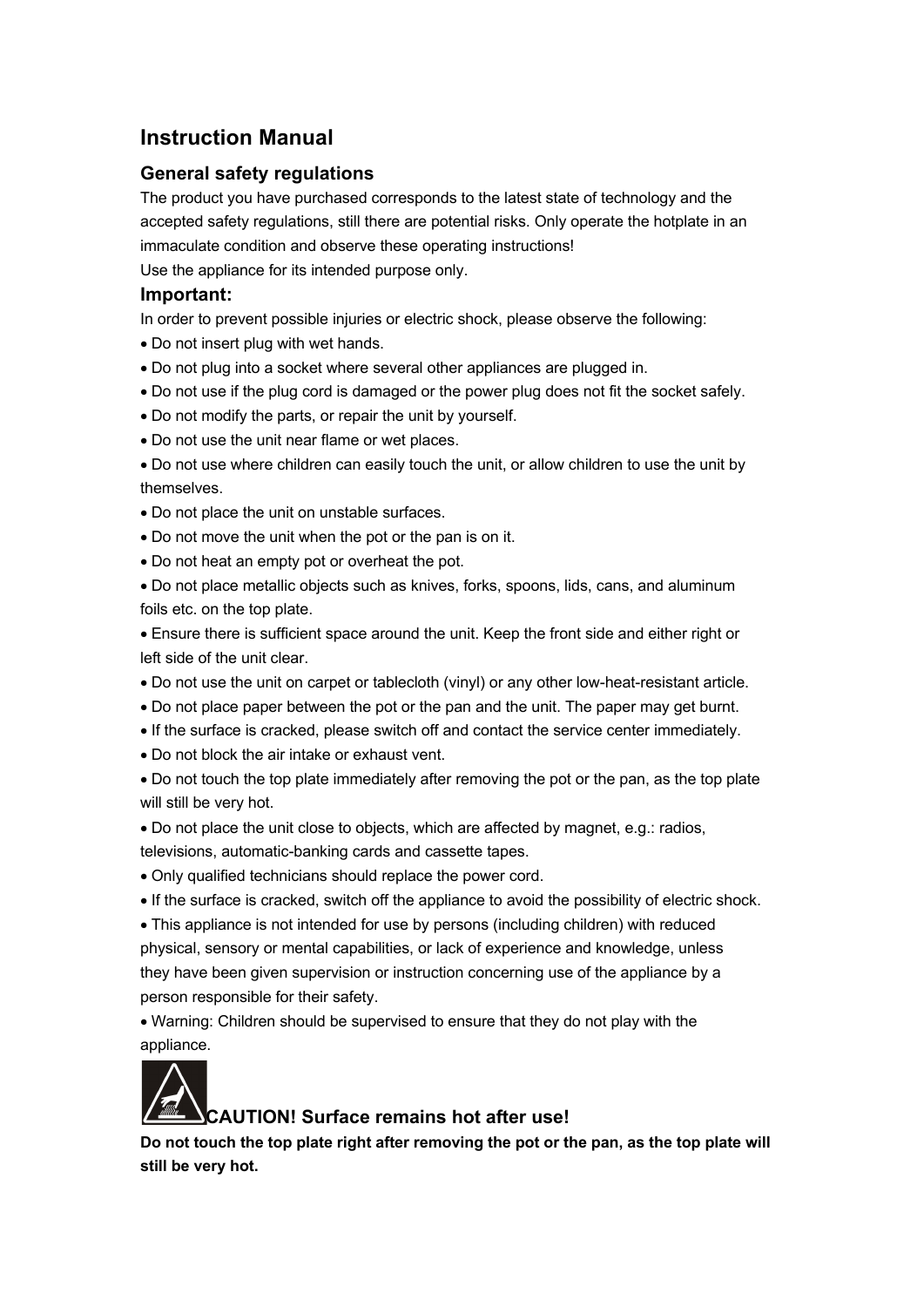### **Installing the device**

• Place the device on a stable and level surface.

• Never place the device on a flammable surface (e.g. table cloth, carpet, etc.).

• Do not block the ventilation slots of the device. This may overheat the device. Keep a Min. distance of 0.4 inch to walls or other items.

• Do not place hotplates next to open fires, heaters or other sources of heat.

• Make sure that the mains connection cable is not damaged or squashed beneath the device.

• Make sure that the mains connection cable does not come into contact with sharp edges and/or hot surfaces.

• This cooktop max power is 3000W and should be plugged to sufficient wall outlet.

#### **Plugging/connecting this device**

· Before you connect your cooktop, make sure the voltage indicated on device corresponds to the voltage of wall outlet. Incorrect connection may cause damage and injury to persons.

• The hotplate's surface consists of temperature-resistant ceramics. In case of damage, even if this concern only a small tear, disconnect the device from the power supply immediately and contact the customer service.

• We recommend not placing any metal kitchen utensils, cookware or pan lids, knives or other metal objects on the hotplate. These may heat up when the device is turned on.

• Do not place any magnetically objects like credit cards, cassettes etc. on the glass surface while the device is in operation.

•In order to avoid overheating, do not place any aluminum foil or metal plates on the device.

• Do not insert any objects like wires or tools into the ventilation slots. Attention: this may cause electric shocks.

• Do not touch hot surface of the ceramic top.

• Do not heat up any unopened tins on the hotplate. A heated tin could explode; therefore remove the lid under all circumstances beforehand.

| 208-240V<br>16A<br>60Hz | <b>Black</b>       | Red         | Green<br>ᅩ<br>$\blacksquare$ |  |
|-------------------------|--------------------|-------------|------------------------------|--|
|                         | L1<br><b>Black</b> | L2<br>White | <b>GND</b><br>Green          |  |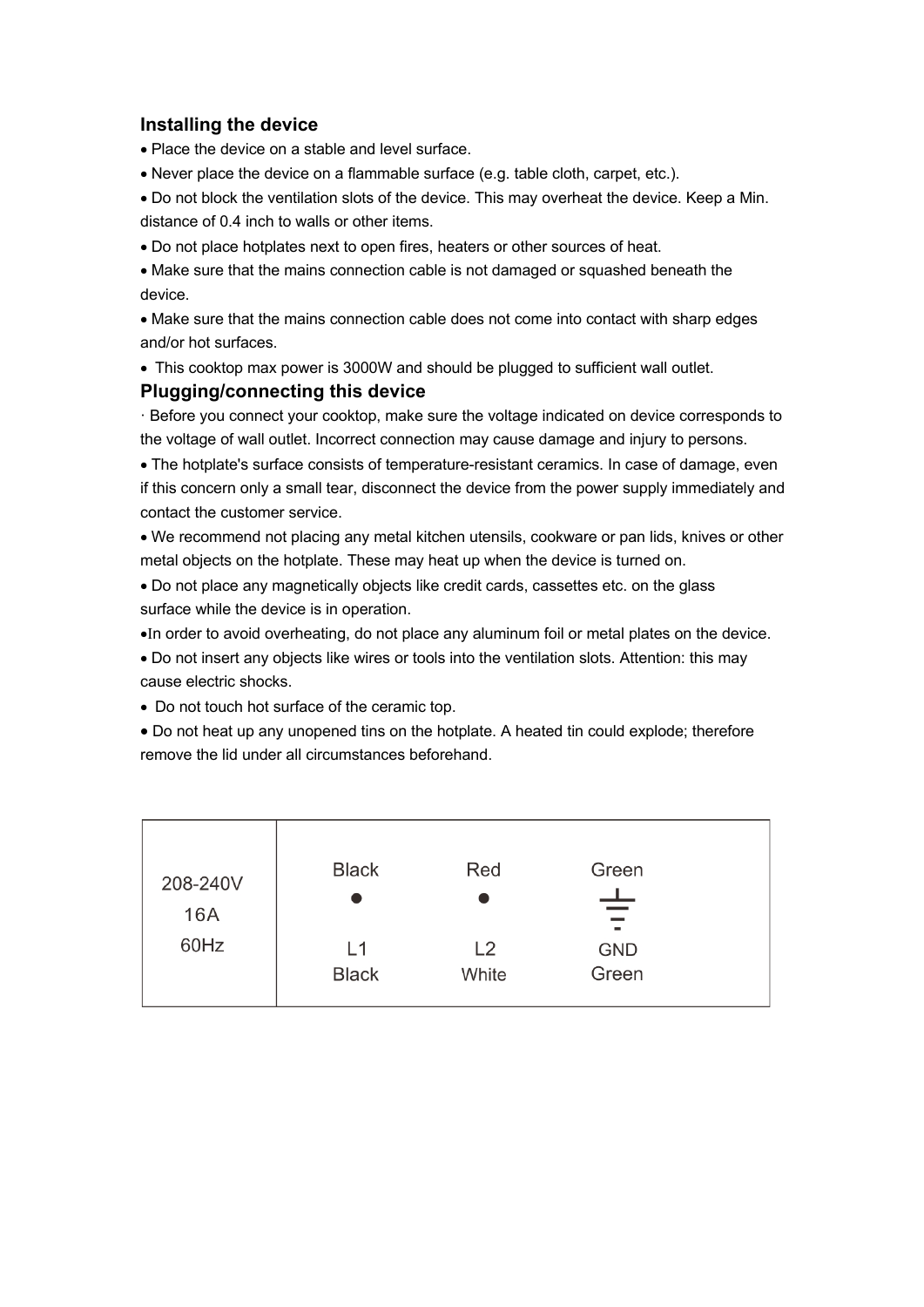

## **Operating the device**

Place suitable cookware on cooktop and connect the plug to matching power outlet. The operation of both zones is the same.

**Caution!** Do not place hot pots or pans on the keypad!

## **Stand-By-Mode**



Press the On / Off button. You will hear a beep and see flashing lines on the display at the upper and lower plate. If you have not selected a program within about 2 minutes, the unit will return to standby.

## **Power**

**Timer**





Press the button  $\Box$  for the left cooking zone or  $\Box$  button for the right cooking zone.

With the buttons "1-9" you can change the power levels or by pressing the "0", switch off the relevant cooking zone.

Large burner up to 1,800W, small burner up to 1,200W

## **Residual heat indicator:**

When the hob has been operating for some time, there will be some residual heat. The residual heat indicator warns for each cooking zone separately with "H" symbol.



After you have selected the power press the timer key



#### **Timer confirmation:**

With repeated pressing onto timer key choose one or two zones you want to set as the LED light showing. The display shows "00". With the keys "0-9" set the time in 1-minute steps (max. 99 min.) After 5 seconds of no numeric level key being pressed, timer will start and display will indicate countdown time towards "00". If two zones have different times set, display will indicate shorter time zone.

### **Timer cancellation**

By pressing timer key, choose the zone you want to cancel. Then press numeric level key"0" two times and the timer function will be cancelled.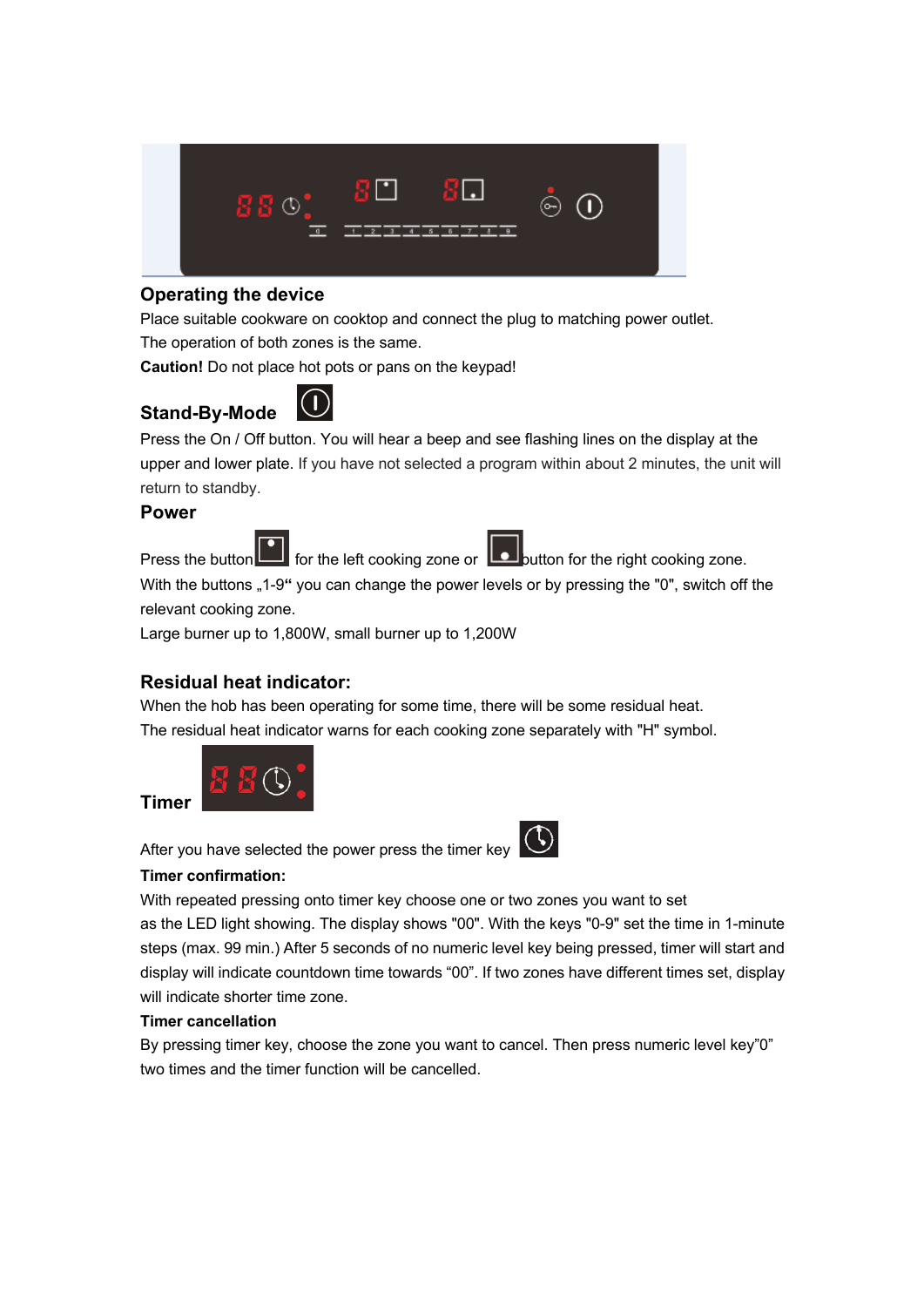## **Safety systems**

In order to protect the electronics from overheating if the control unit detects excessive heat it will switch off the hotplate closest to the sensors and the letter H will appear on the display. This hotplate can be activated when the temperature of the electronic unit returns to normal. Each hotplate is equipped with an interior temperature limiter that switches off the hotplate if the radiant surface is heated excessively.

If any cracks appear in the radiant surface, immediately disconnect it from the mains. Do not use any part of the cooktop until a new radiant surface has been fitted.

### **Automatic**

If a hotplate is left on accidentally, it will automatically be switched off after a period of time has elapsed, depending on the power level that has been selected

| Setting | Time (hour) |  |
|---------|-------------|--|
| $1 - 3$ | 8           |  |
| $4 - 6$ |             |  |
| $7 - 9$ | 2           |  |
|         |             |  |

## **Key Lock (Childlock)**



To ensure the safety of children, the ceramic hob is fitted with an interlock device. To lock: hold down the "Inter lock" key for 3 seconds; the hob then goes into "Interlock" mode, the timer shows "L0" and the rest of the keys are disabled. To unlock hold down the lock key for 3 seconds and the hob will return to normal working.

## **Cleaning and maintenance**

- Disconnect plug and wait until the unit is cooled down completely. Clean after every use.
- If the pots/pans are used without being cleaned, discoloration or cooked on stains may occur.
- Do not use benzene, thinner, scrubbing brush or polishing powder to clean the cooker.
- Do not use any flammable, acidic or alkaline materials or substances near device, as this may reduce the service life and could ignite when turned on.
- Wipe using dish washing soap and damp cloth
- Use vacuum cleaner to remove dirt from the air intake and exhaust vent
- Never run water over the unit (Water getting inside may cause a malfunction).

Clean the radiant glass surface frequently, when it is cool.

Never use abrasive products or pads. Clean with a damp cloth and soapy water.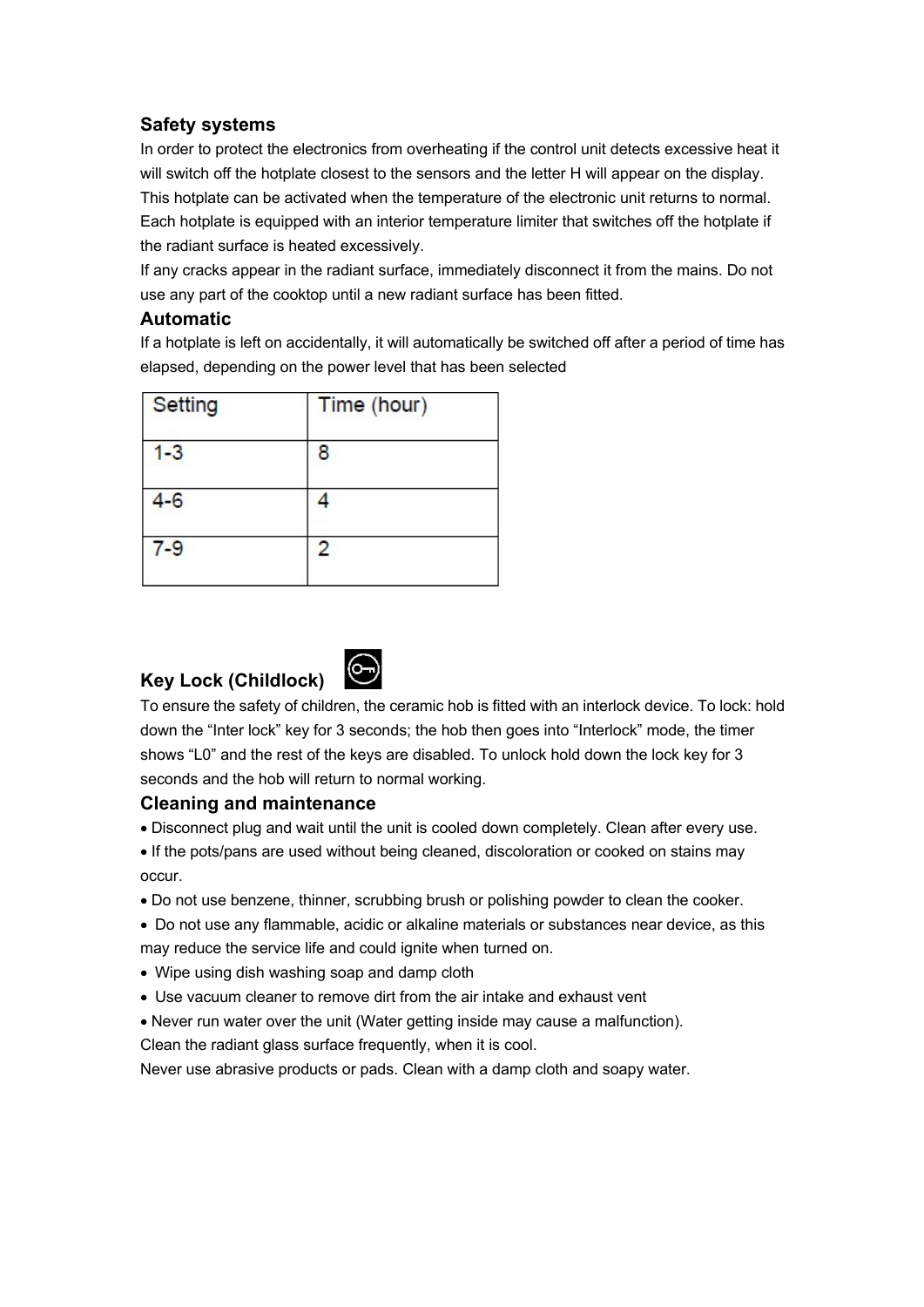

Once a week, clean thoroughly with specific products that preserve and protect radiant cooktops hobs.

Use scraper to remove stubborn dirt.



If sugar (or similar) or plastic is accidentally burnt on the cooktop, remove immediately with the scraper while it's still hot.

Otherwise it may leave a permanent mark.



Do not use cooktop as a work surface. Be particularly careful with dirt or sand from vegetables, cleaning powders, etc. which may scratch the surface when pans are slid over it.

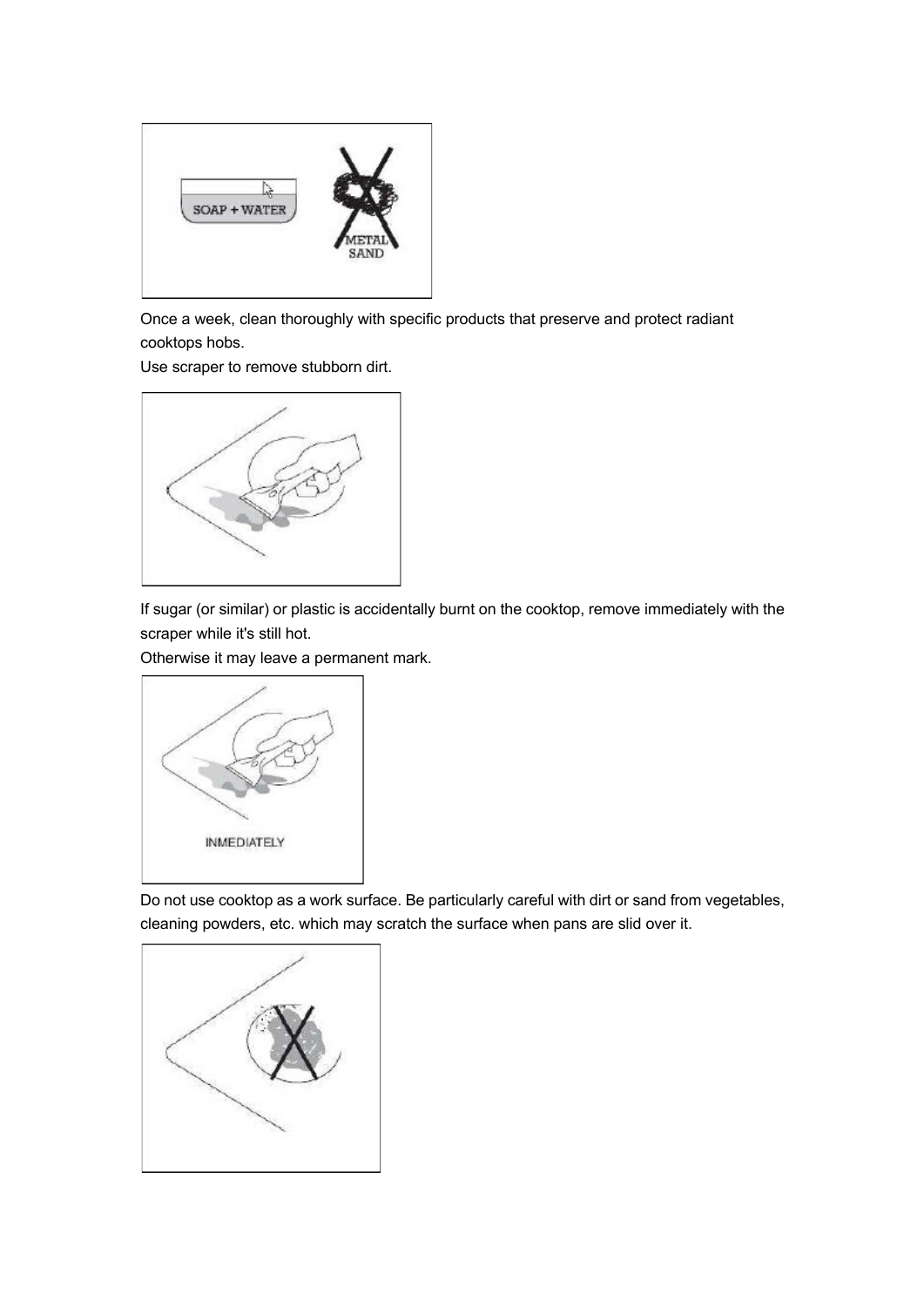## **Use of Cookware**

Most stainless steel, enamel, iron, ceramic and copper pans can be used on radiant cooktops.



Recommended is cookware with Sandwich / capsulated bottom.



Hotplates should not be switched on without a pan on top.

The base of the pan should be flat and dry.

Pans that have been used on gas cookers are usually not completely flat and won't heat up evenly.



Make sure that diameter of the pan is not smaller than burner.



Avoid dragging pans over the radiant glass surface, as it may get scratched. Always lift the pan.